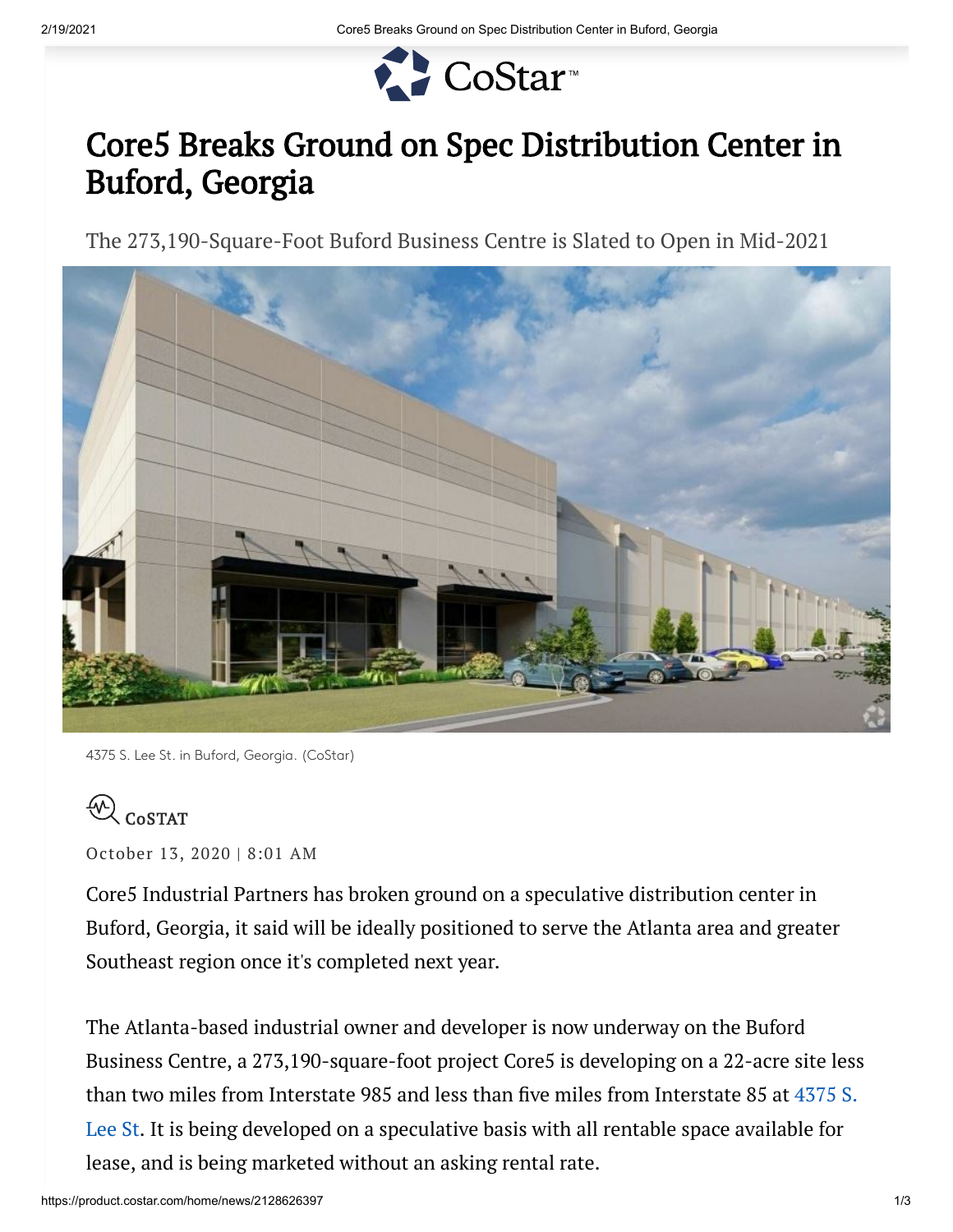Adam Richards, Alex McArthur and Tyler Fann of Reliant Real Estate Partners' Atlanta office are handling the leasing assignment.

Core5, which is also set to soon break ground on a 772,000-square-foot logistics complex outside Cincinnati, expects to complete the Buford Business Centre in mid-2021. Building plans for the rear-load complex include build-to-suit office space, an ESFR sprinkler system, 54 by 52-foot column spacing, 54 loading docks and two driveins.



This CoSTAT news brief was generated directly from CoStar's database. [Click here](mailto:news@costar.com) to contact the CoStar News team.



## RELATED RESULTS

'We Were Definitely Taking a Kind of Risk': Cortland Exec Talks [Development](https://product.costar.com/home/news/400620662) in Sun Belt Markets

Microsoft to Make Atlanta Its [Third-Largest](https://product.costar.com/home/news/78903728) Employment Hub